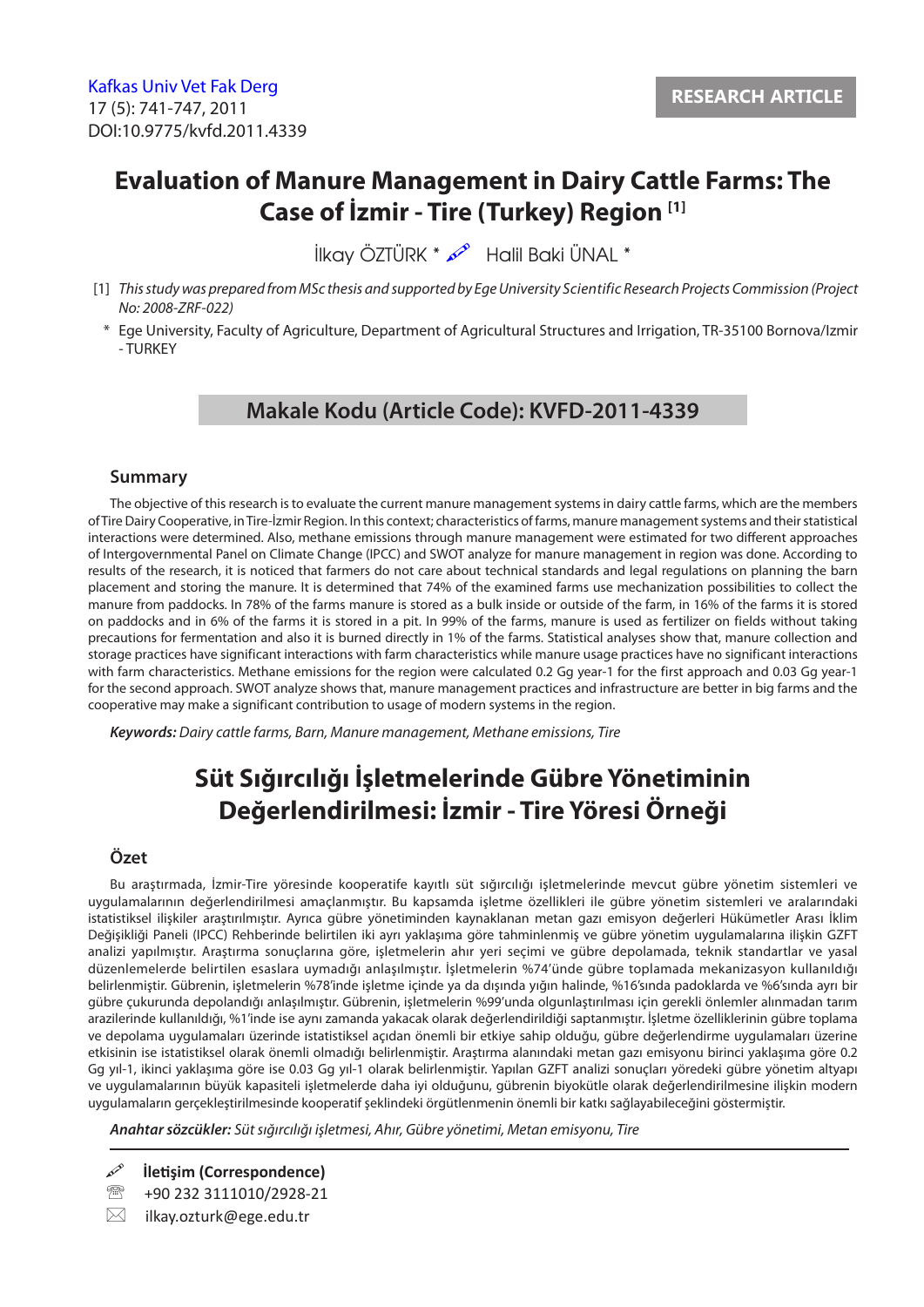### **INTRODUCTION**

The main aims of manure management in dairy cattle farms are to preserve the animals' health, to reduce to minimum water and air pollution, to keep the spread of pests under control, to conform to current legislation, and to balance fixed investment, operation costs, work force and the use of feed <sup>1-2</sup>.

It has been stated that manure management cannot be standardized Europe-wide because of differences in such factors as housing, manure management practices and climate<sup>3</sup>. Manure management practices in Europe and Asia have been the cause of serious environmental pollution, and the manure produced has not been used efficiently in the production of agricultural fertilizer or biogas <sup>4</sup>. Morse Meyer et al.<sup>5</sup> have found that in farms in California too, manure management practices cause environmental pollution and that not enough use is made of the manure.

In Turkey, the capacity of dairy cattle farms has risen in recent years, and the resultant increase in manure production has created a serious problem of environmental pollution. In order to solve this problem, it is necessary to apply the basic principles, technical standards and legal requirements relating to the choice of place of housing and manure management in dairy farming  $6-11$ . In addition, it is necessary to dispose of and recycle this animal manure in an environmentally acceptable way, including the use of biomass-energy systems<sup>12-14</sup>.

Methane gas emissions from animal production are estimated either by direct measurement techniques or by the use of various methods of estimation <sup>15</sup>. Intergovernmental Panel on Climate Change (IPCC) has two tiers to estimate the methane emissions from manure management. Approach 1 is a simplified approach that relies on default emission factors drawn from previous studies. The Approach 1 approach is likely to be sufficient for most animal types in most countries. Approach 2 is a more complex approach that requires country-specific information on livestock characteristics and manure management practices. The Approach 2 approach is recommended when the data used to develop the default values do not correspond well with the country's livestock and manure management conditions. Because cattle characteristics vary significantly by country, it is recommended that countries with large cattle populations consider using the Approach 2 approach for estimating methane emissions from cattle and cattle manure [16](#page-6-0). In Turkey, use of the first approach of the methodology proposed in the IPCC guidelines has been adopted due to lack of the specific data <sup>17</sup>. Total methane gas emissions from manure management have been rising recently: they are stated to have reached 52.55 Gg in 2006, 78% of which is from cattle manure <sup>18</sup>.

Biomass, as well as being an economic and sustainable source of energy, can also help with the country's aim of reducing greenhouse gas emissions. The conversion of biomass in the production of biogas from manure is a common practice in the world today. In Asian countries like India and China, small biogas plants are in operation, while in countries such as Germany, Britain, the Netherlands and Denmark biogas plants with a larger production capacity are more widespread. These kinds of plants are set up either on large animal-rearing farms or in areas with intense animal husbandry [19,20.](#page-6-0) However, deficiencies in the technical and legal arrangements and a lack of information have resulted in Turkey still being at the development stage in bioenergy production  $21,22$ .

İzmir has approximately 30% of the cattle population of Aegean Region and in İzmir the biggest portion is belongs to Ödemiş (38%) and Tire (19%) districts relatively<sup>23</sup>. It is of great importance in terms of providing a sustainable environment for research to be carried out on manure management practices and the resulting methane emission on the dairy farms existing in the area, and to determine the potential as biomass of the manure produced.

In this study, a determination was made of manure management systems and their operation in the Tire district of Izmir province, which contains a significant share of the dairy farming industry of Turkey and which at the same time is organized into cooperatives. This included making an assessment based on the relative standards and legal provisions relating to infrastructure and practices regarding manure management on selected farms, their operational characteristics, manure management practices, and greenhouse gas emissions, and suggestions were made for enabling a sustainable environment.

### **MATERIAL and METHODS**

The study was carried out on selected dairy cattle farms which were members of the Tire Dairy Cooperative in the Tire district of Izmir province. The number of farms was calculated as 65, with a 90% safety margin, from among the farms registered with the cooperative, on the basis of proportional sample volume <sup>24,25</sup>. These farms were selected randomly. Characteristics of the farms (education level of the farm manager, year of establishment, the number of animals, housing type, system and location) and manure management practices (collection, storage and treatment) were determined in questionnaire and survey studies performed in 2008.

Statistical evaluation of the relationship between farm characteristics and manure management practices was performed using SPSS, descriptive statistics were calculated in determining distribution, and correlation analysis was performed to determine the relation between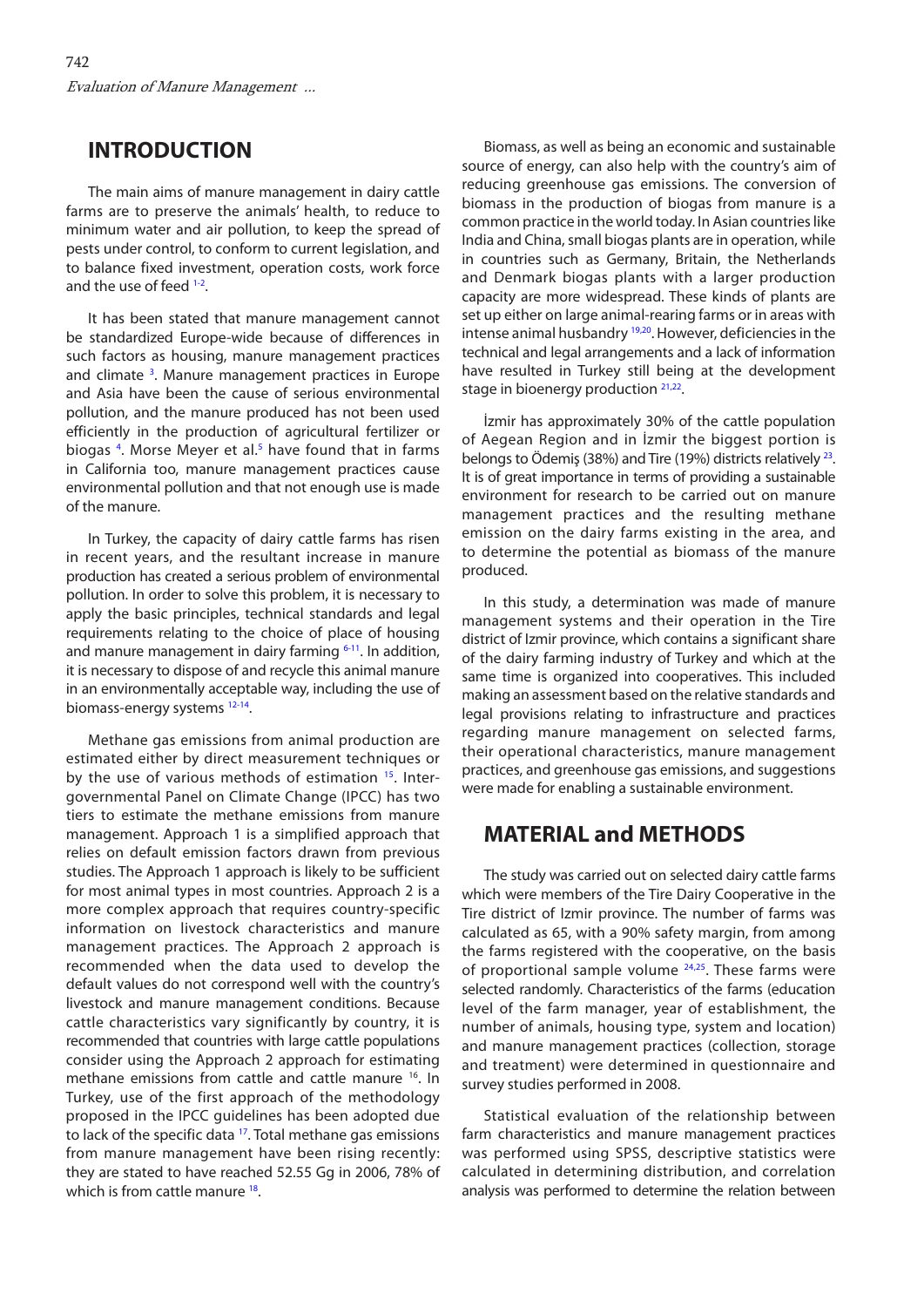manure management practices and farm characteristics. In comparing farm characteristics, the farms were grouped separately according to their animal numbers and the year of establishment. In addition, SWOT analysis was carried out with regard to manure management on the farms, determining the strengths, weaknesses, opportunities and threats involved in current manure management.

The values of methane gas emissions arising from manure management on the farms were calculated using two different approaches set out in the guidelines of the Intergovernmental Panel on Climate Change [16,26.](#page-6-0)

In the first approach, Annual Total Emission values (ATE<sub>1st approach</sub>) (Gg year<sup>-1</sup>) were calculated by means of Equation 1 using regional location, climate and dairy cattle population data.

$$
YTE = EF. P. 10^{-6}
$$
 (1)

In the equation, EF is the emission factor (kg head<sup>-1</sup> year-1) and was derived according to regional and climate data from tables in the guidelines. In the calculations, the Asian region and warm climatic conditions (average annual temperature 16.3-18.0 $^{\circ}$ C) were taken into account  $^{27}$ . P is the population of dairy cattle in the Tire area. This was taken as 12.300 head, based on data from 2006<sup>28</sup>.

According to the second approach, in which manure practices which were in use were taken into account, Annual Total Emission values (ATE<sub>2nd approach</sub>) (Gg year-1), were found by Equation 1 using the specific emission factor (EFi) for the region where the study was conducted. Values of EFi were found by means of Equation 2.

$$
EF_i = VS_i.365. B_{oi}.0.67. \sum_{(jk)} MCF_{jk}. MS_{ij}
$$
 (2)

In Equation 2, index i indicates the animal type category, index j represents the manure management system category, and index k is the climatic system category. Thus,  $EF_i$  is the annual emission factor for the type and population of animals (kg); VS<sub>i</sub> is the daily amount of volatile solid matter for the type of animals (kg head<sup>-1</sup> day<sup>-1</sup>); Bo<sub>i</sub> is the maximum methane production capacity for manure per animal ( $m^3kg^1$  VS); MCF<sub>jk</sub> is the methane conversion factor for the various manure management systems in the climatic systems of the research area (%); and MS<sub>iik</sub> is the animal fraction in the manure management systems in the climatic system of the research area (%).

The parameters VS,  $B_0$  and MS were determined from the relevant tables in accordance with average live weight of dairy cattle in the region, and MCF values from the relevant tables in the IPCC guidelines in accordance with manure management practices and climate conditions.

### **RESULTS**

#### *Characteristics of the Farms*

*Fig. 1* shows the distribution of the farms according to the characteristics which were examined. Only 4% of farm managers were educated to high school or university level, and 53% of the farms had been established in 1991 or later. The number of animals on 71% of the farms was below 40 animal units. Most of the barns (%89) were of an open or semi-open type. The free system is used in 92% of these barns.

When the location of the animal houses was examined, it was determined that on 63% of farms, animal housing and human habitation were together in the village, while



**Fig 1.** Characteristics of farms

**Şekil 1.** İşletmelerin özellikleri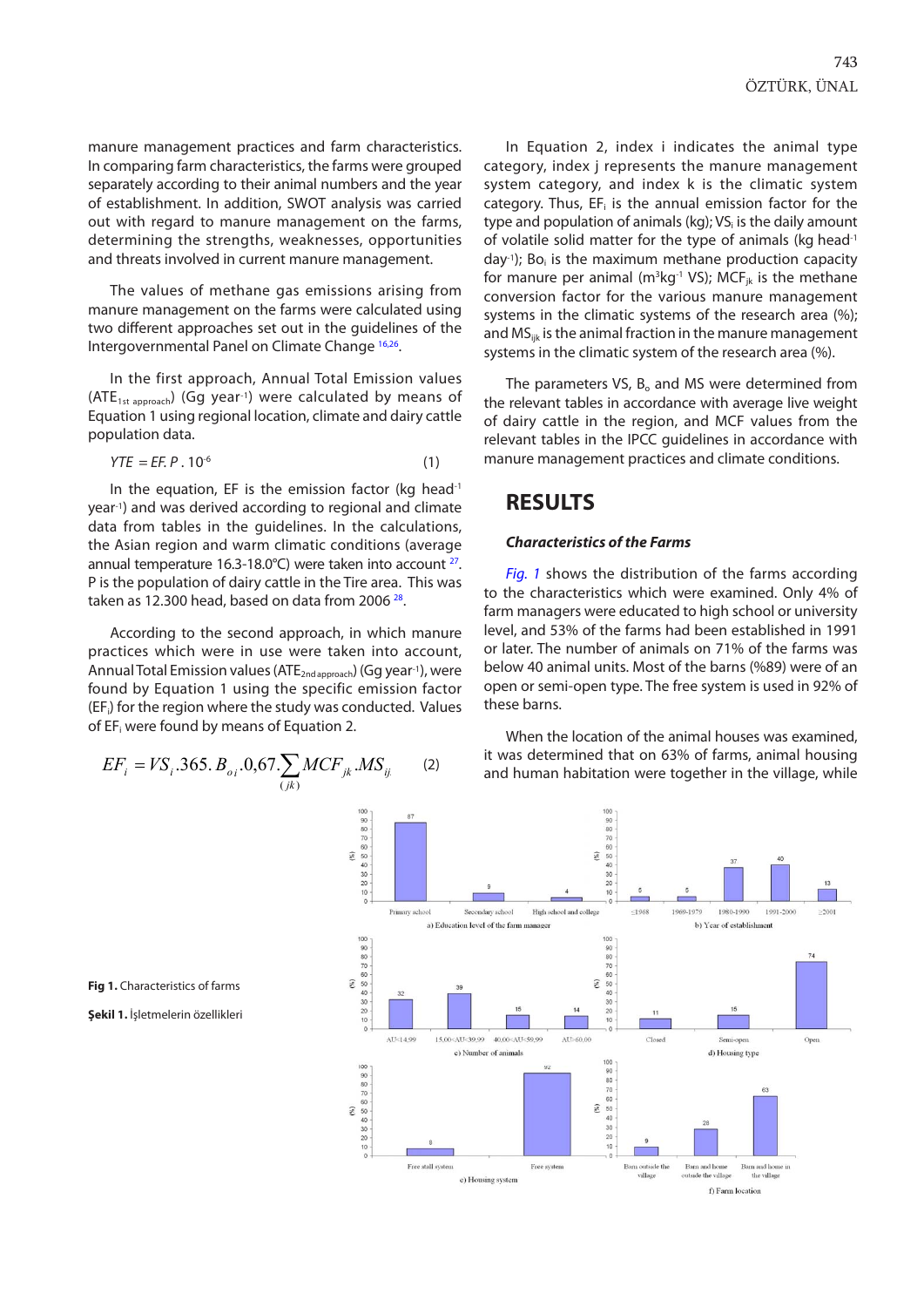<span id="page-3-0"></span>on others animal and human housing was together outside the settlement, or human habitation was in the village and animal housing was away from human settlement.

#### *Manure Management Practices in the Research Area*

*Fig. 2* shows the distribution of the farms according to their manure collection, storage and treatment practices.

On 74% of farms, manure was removed mechanically from the barn *(Fig. 2a)* and in 78%; it was stored piled up on or off the farm *(Fig. 2b).* On 74% of these farms, the manure was piled up on the farm, and the distance between the dung heap and human dwelling was 25 m on average. On 15% of farms where manure was stored on the farm, it was found that manure was piled on the paddocks and was cleared out once a year. On farms where the manure was stored off the farm, it was determined that it was stored on fields belonging to the farm. On only 6% of farms have a manure pit in use *(Fig. 2b)*. On these farms, the manure pits had a soil floor, were close by the exit of the barn and were open. On farms without a pit, manure was stored on the soil and uncovered.

There were no modern manure management systems on the farms for efficient biomass production and conversion. The manure was used on 99% of the farms as fertilizer for crop-growing. It was determined that on 1% of the farms, the manure was also being used as fuel *(Fig. 2c)*.

#### *Relationships between Farm Characteristics and Manure Management Practices*

*Table 1* shows the correlation analysis for the relationships between the manure management practices determined on the farms and the farm characteristics.

A significant direct relationship at a level of 1% was found between manure storage method and farm manager's education level, or in other words, a high education level on the part of the farm manager meant the use of a manure pit on large farms. There was a significant relationship at a 5% level between the year of establishment of the farm and the method of manure storage; that is, pits were used on farms that had been established recently. Relationships were found at the 1%



c) Manure Treatment

| Table 1. Correlation analysis results related to interactions between manure management practices and farm characteristics |
|----------------------------------------------------------------------------------------------------------------------------|
| Tablo 1. İşletme özelikleri ile gübre yönetim uygulamaları arasındaki ilişkilere ait korelasyon analizi sonuçları          |

|                                            | <b>Manure Management Practices</b> |                |                  |  |
|--------------------------------------------|------------------------------------|----------------|------------------|--|
| <b>Farm Characteristics</b>                | <b>Collection</b>                  | <b>Storage</b> | <b>Treatment</b> |  |
| The Number of Animals                      | $0.403$ **                         | $0.299*$       | $-0.013$         |  |
| <b>Education Level of The Farm Manager</b> | 0.079                              | $0.349**$      | $-0.044$         |  |
| Year of Establishment                      | $-0.015$                           | $0.289*$       | 0.061            |  |
| <b>Farm Location</b>                       | $-0.067$                           | $-0.220$       | 0.088            |  |
| <b>Housing Type</b>                        | $0.397**$                          | 0.214          | 0.069            |  |
| <b>Housing System</b>                      | $-0.122$                           | 0.066          | 0.036            |  |
| ** $P < 0.01$ , * $P < 0.05$               |                                    |                |                  |  |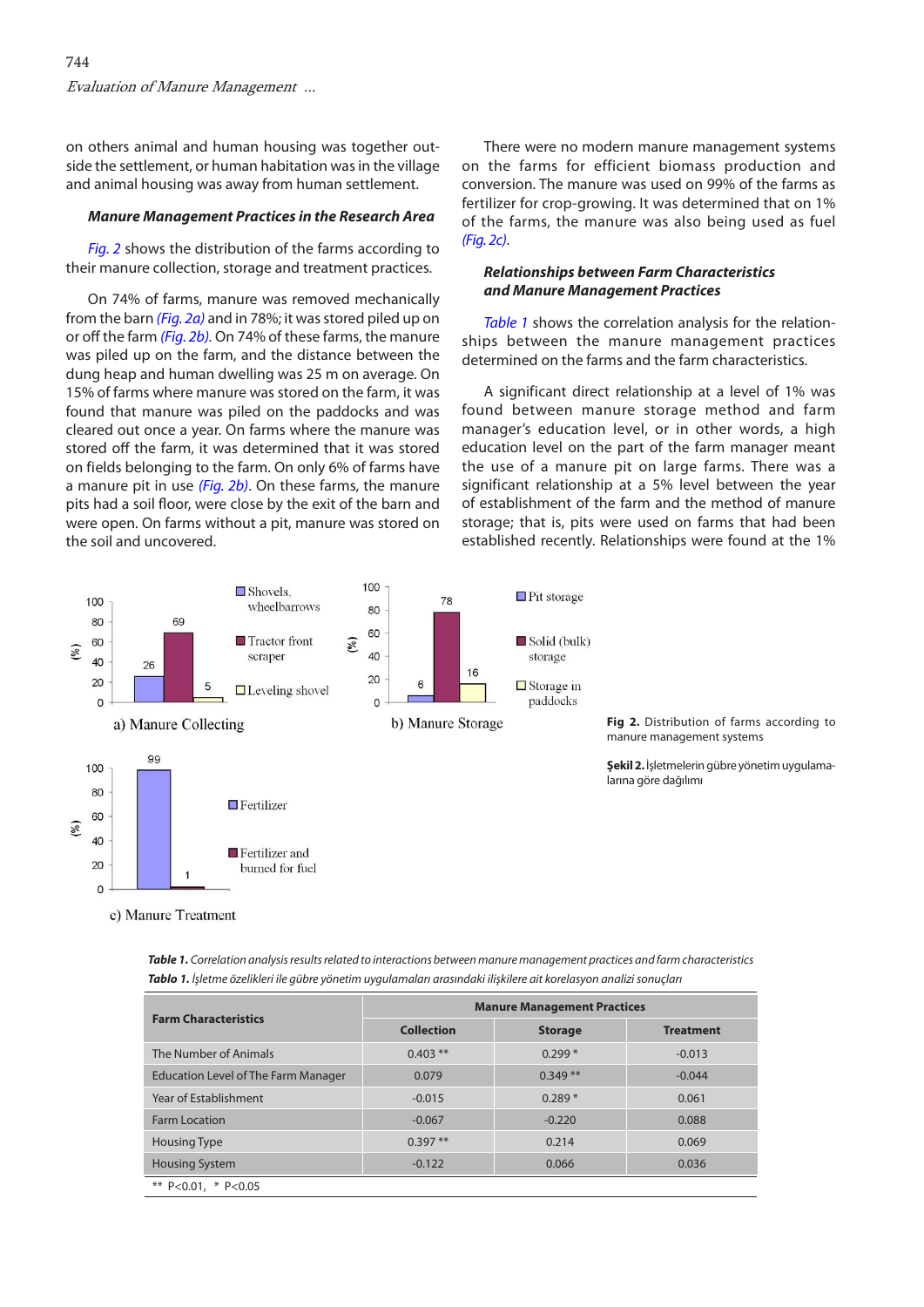level of significance between the size of the farm and the manure collection method, and at 5% with the storage method. A relationship at the level of 1% of significance was found between housing construction type and manure collection method *[\(Table 1\)](#page-3-0)*.

#### *Emission Values of Methane Gas Arising from Manure Management on the Farms*

MCF and MS values used in calculating EF according to

*Table 2. MCF and MS values according to manure management systems*

the second approach in the IPCC guidelines are given in *Table 2*, and EF and ATE values are given in *Table 3*.

ATEsecond approach and ATEfirst approach were estimated as 0.03 Gg year<sup>-1</sup> and 0.20 Gg year<sup>-1</sup> respectively according to the various approaches to emission estimation *(Table 3)*.

*Table 4* shows the strengths, weaknesses, opportunities and threats of manure management in the dairy farms in the study area.

| Tablo 2. İşletmelerin gübre yönetim sistemlerine göre MCF ve MS değerleri |                                                                         |        |                                                                                                       |                                                                |                |
|---------------------------------------------------------------------------|-------------------------------------------------------------------------|--------|-------------------------------------------------------------------------------------------------------|----------------------------------------------------------------|----------------|
| <b>Manure Management</b><br><b>Systems</b>                                | <b>Population for each of</b><br><b>Manure Management</b><br>System (%) |        | <b>MCF and MS Values From the</b><br><b>IPCC Guide for Temperate</b><br><b>Climate and the Region</b> | <b>MCF and MS Values Determinated</b><br>for the Research Area |                |
|                                                                           |                                                                         | MCF(%) | MS(%)                                                                                                 | $MCF_{ik}$ (%)                                                 | $MS_{iik}$ (%) |
| Solid Storage                                                             | 66                                                                      | 1.5    | 68                                                                                                    | 0.990                                                          | 44.88          |
| Pit Storage (Solid)                                                       | 11                                                                      | 1.5    | 68                                                                                                    | 0.165                                                          | 7.48           |
| Daily Spread                                                              | 3                                                                       | 0.5    |                                                                                                       | 0.015                                                          | 0.03           |
| Pasture/Range/Paddock                                                     | 19                                                                      | 1.5    | 13                                                                                                    | 0.285                                                          | 2.47           |
| <b>Burned for Fuel</b>                                                    |                                                                         | 10.0   | $\mathbf 0$                                                                                           | 0.100                                                          | $\Omega$       |
| <b>Total</b>                                                              |                                                                         |        |                                                                                                       | 1.555                                                          | 54.86          |

*Table 3. EF and ATE values according to emission estimating approaches*

*Tablo 3. Emisyon tahminleme yaklaşımlarına göre EF ve YTE değerleri*

| <b>Emission Estimating</b><br><b>Approaches</b> | <b>Parameters was Selected from</b><br>the Related Tables in the Guide |                                                | <b>Parameters Determinated</b><br>for the Research Area |                               | EF<br>$(kg head-1 year-1)$ | <b>YTE</b><br>(Gg year <sup>1</sup> ) |
|-------------------------------------------------|------------------------------------------------------------------------|------------------------------------------------|---------------------------------------------------------|-------------------------------|----------------------------|---------------------------------------|
| Second approach                                 | VS.<br>$(kq head-1 day-1)$                                             | $B_{\rm o}$<br>$(m^3CH,$ kg VS <sup>-1</sup> ) | $\Sigma MCF_{jk}$ (%)                                   | $\frac{\Sigma MS_{ijk}}{(%)}$ | 2.05                       | 0.03                                  |
|                                                 | 4.1                                                                    | 0.24                                           | 1.555                                                   | 54.86                         |                            |                                       |
| First approach                                  | Emission factor was selected from the related table in the Guide.      |                                                |                                                         |                               | 16.00                      | 0.20                                  |

*Table 4. SWOT analyze results related to manure management practices in the region*

*Tablo 4. Araştırma alanındaki gübre yönetim uygulamalarına ilişkin GZFT analizi sonuçları*

| <b>Strengths</b>                                                                                                                                                                                                                                                                                                                                                                                                                                                                                                                      | <b>Weaknesses</b>                                                                                                                                                                                                                                                                                                                                                                                                                                            |
|---------------------------------------------------------------------------------------------------------------------------------------------------------------------------------------------------------------------------------------------------------------------------------------------------------------------------------------------------------------------------------------------------------------------------------------------------------------------------------------------------------------------------------------|--------------------------------------------------------------------------------------------------------------------------------------------------------------------------------------------------------------------------------------------------------------------------------------------------------------------------------------------------------------------------------------------------------------------------------------------------------------|
| The use of mechanisation is widespread in collecting manure in animal<br>housing<br>Manure is collected frequently from animal housing, so that the housing<br>is clean<br>Pits are used to store manure on larger farms<br>Farm owners are willing to use modern manure management methods<br>Farms are organised in a cooperative                                                                                                                                                                                                   | Farms are not large and the education level of farm owners is low.<br>The farms' infrastructure is inadequate for manure disposal<br>Manure produced on the farms is not exploited as a source of income<br>Manure produced on the farms is not used as modern biomass<br>The necessary practices are not followed for the manure to mature<br>Current manure management practices on farms have a detrimental<br>effect on human health and the environment |
| <b>Opportunities</b>                                                                                                                                                                                                                                                                                                                                                                                                                                                                                                                  | <b>Threats</b>                                                                                                                                                                                                                                                                                                                                                                                                                                               |
| As the trend to alternative energy sources increases, there will be a<br>related increase in modern manure management practices<br>The fact that cattle farming is widespread gives the necessary potential<br>for modern manure exploitation practices<br>The fact that cattle farms are grouped in an organisation encourages<br>cooperative R&D work with the public and private sectors and with<br>universities<br>Financial support is available from the EU for research projects on<br>developing manure management practices | The small size and the inadequate infrastructure of the farms and<br>the low educational level of the owners has a negative effect on the<br>application of modern management systems<br>The fact that modern manure management systems are not in use on<br>small farms prevents appropriate exploitation of the manure                                                                                                                                     |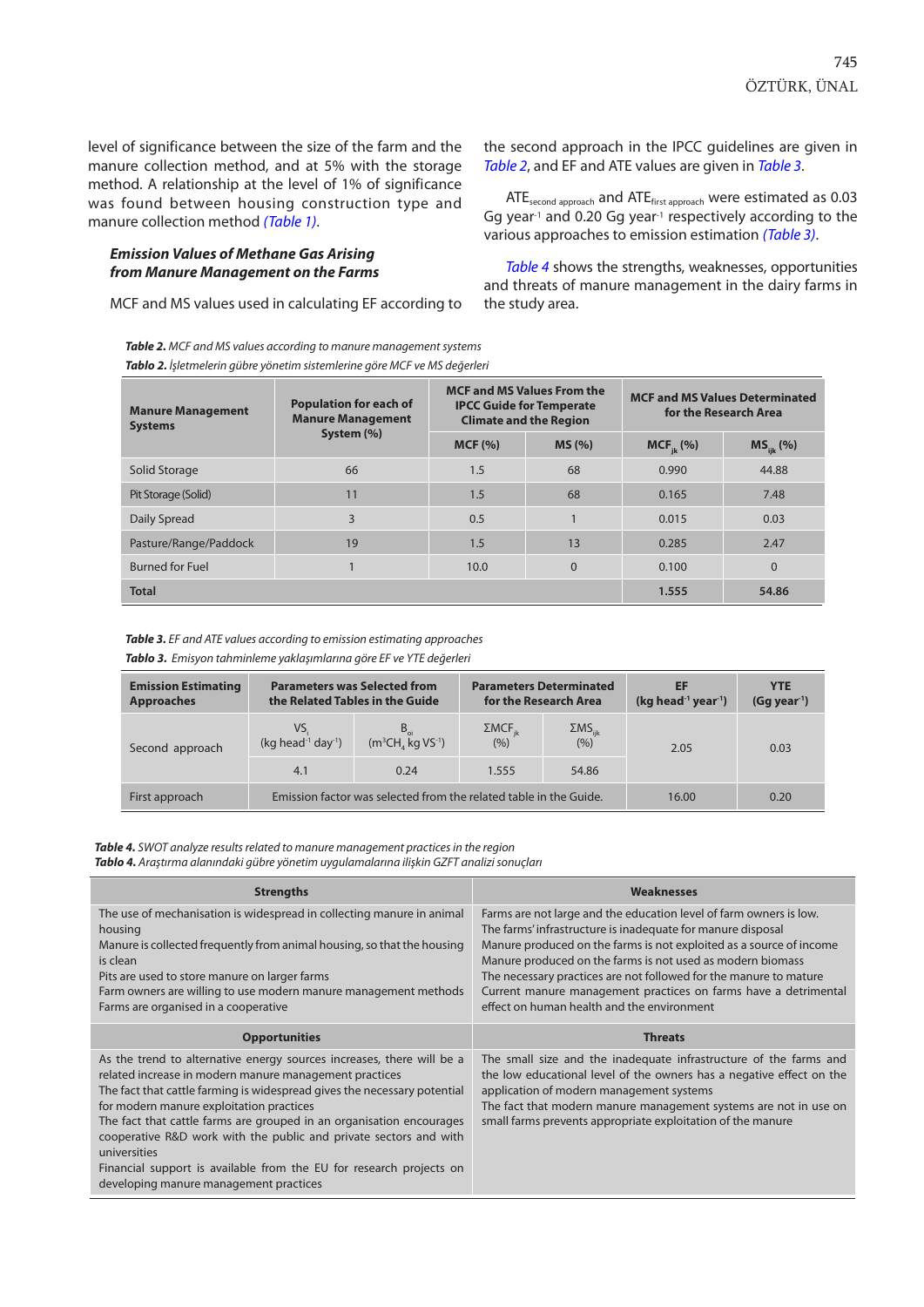## **DISCUSSION**

#### *Manure Management on the Farms*

Compared with dairy farms in other parts of Turkey, the farms in the region under study are on a larger scale and are better in terms of the housing of the animals  $29-34$ . However, it was found that the manure management and infrastructure of dairy cattle farms in the Tire area is insufficient and does not conform to the relevant technical standards and regulations. Manure is not made use of efficiently in the area, and it constitutes a significant problem for human health and environmental pollution. Animal housing was closer to human dwellings than the distance recommended by the Minimum Distance Curve of the Ministry of the Environment and Forests (225 m for a farm with 100 animal units)  $35$ . Distance between the dung heap and human dwelling was determined to be inadequate for proper hygiene<sup>7</sup>. On only 6% of farms have a manure pit in use and these pits had been constructed without taking into account such factors as capacity, distance from human dwellings, prevailing wind direction or rainfall, which are specified in the standards  $7,35$ . On farms without a pit, manure was stored on the soil and uncovered and this method leads to unwanted results such as seepage of the runoff into the soil, disease, smell and flies. These problems are made worse by rainy weather. This can have a negative effect on the health of humans and animals, and on the hygiene of the surrounding area. The necessary procedures were not being followed to turn this manure into fertilizer that would be beneficial on the fields [36.](#page-6-0) In the Tire area as in other parts of Turkey, manure management practices and the lack of infrastructure are causing severe problems, and insufficient use is being made of the manure <sup>30,31,34,37,38</sup>.

Farms in the area are small and scattered, making the use of modern management systems difficult. On the other hand, it was seen that farm owners who were members of cooperatives were inclined towards the application of modern manure management systems.

Statistical analyzes show that, in closed barns on small farms, generally no use was made of mechanization for manure collection. No statistical significant relationship was found between manure treatment system and any of the characteristics of the farms under study in the research area.

#### *Methane Emissions and Improvement of Manure Management in the Region*

ATEsecond approach and ATEfirst approach were estimated as 0.03 Gg.year<sup>-1</sup> and 0.20 Gg.year<sup>-1</sup> respectively according to the various approaches of IPCC to emission estimation. Although the climate and population data used in the two approaches was the same, the use of individual emission factors calculated for the existing manure management

practices in the study area in the second approach caused methane gas emissions to come out lower in this approach. EF values in the first approach were taken as 16 kg.head<sup>-1</sup>. year-1. This value was determined for dairy cattle in a warm climatic zone in the Asian area of the IPCC guidelines, and is an average value taking in a wide area and a large population.

 As specified in IPCC Guide, when manure is stored or treated as a liquid (e.g., in lagoons, ponds, tanks, or pits), it tends to decompose anaerobically and produce a significant quantity of methane. When manure is handled as a solid (e.g., in stacks or pits) or when it is deposited on pastures and rangelands, it tends to decompose aerobically and little or no methane is produced. In the Guidelines, it is accepted that about half of cattle manure is used as fuel in the Asian area, and the rest is used in dry systems <sup>16</sup>. However, it was found that in the study area, only 1% of cattle manure was being burned and 99% of manure was handling as other manure management practices (solid storage, pit storage (solid), daily spread, pasture/ range/paddock). For this reason, the emission value calculated according to the second approach, in which the population is taken into account, is seen to be lower than the value calculated by the first approach regarding manure management practices in the research area. This can be said to derive from the use of solid systems in the area which do not cause high emissions, and from the fact that manure is used less as a fuel than in the Asian region.

However, the low estimated emission value do not shows that the current manure management systems are good for human and animal health and hygiene.

In the same way, in studies by Gonzalez and Ruiz <sup>[39](#page-6-0)</sup> in Mexican conditions, by Gupta et  $al<sup>40</sup>$  in India and Gac et al.<sup>41</sup> in France, the emission factor for cattle according to the values recommended by the IPCC guidelines was considerably higher than the individual emission factor values determined for the study areas. This was said to arise from the values predicted in the first approach being determined according to manure management practices generalized for very wide areas.

The results of SWOT analysis show that the small capacity of the farms in the region, the insufficiency of the infrastructure and the low education level of the farm owners hinder successful manure management, but that the current organization into cooperatives can contribute to developing and spreading modern manure management practices.

In order to provide for an environmentally sensitive and successful manure management system in the dairy farms of the area which is not detrimental to human and animal health, there is a need for animal housing systems which enable mechanization and which conform to technical standards and legal provisions, and for manure pits